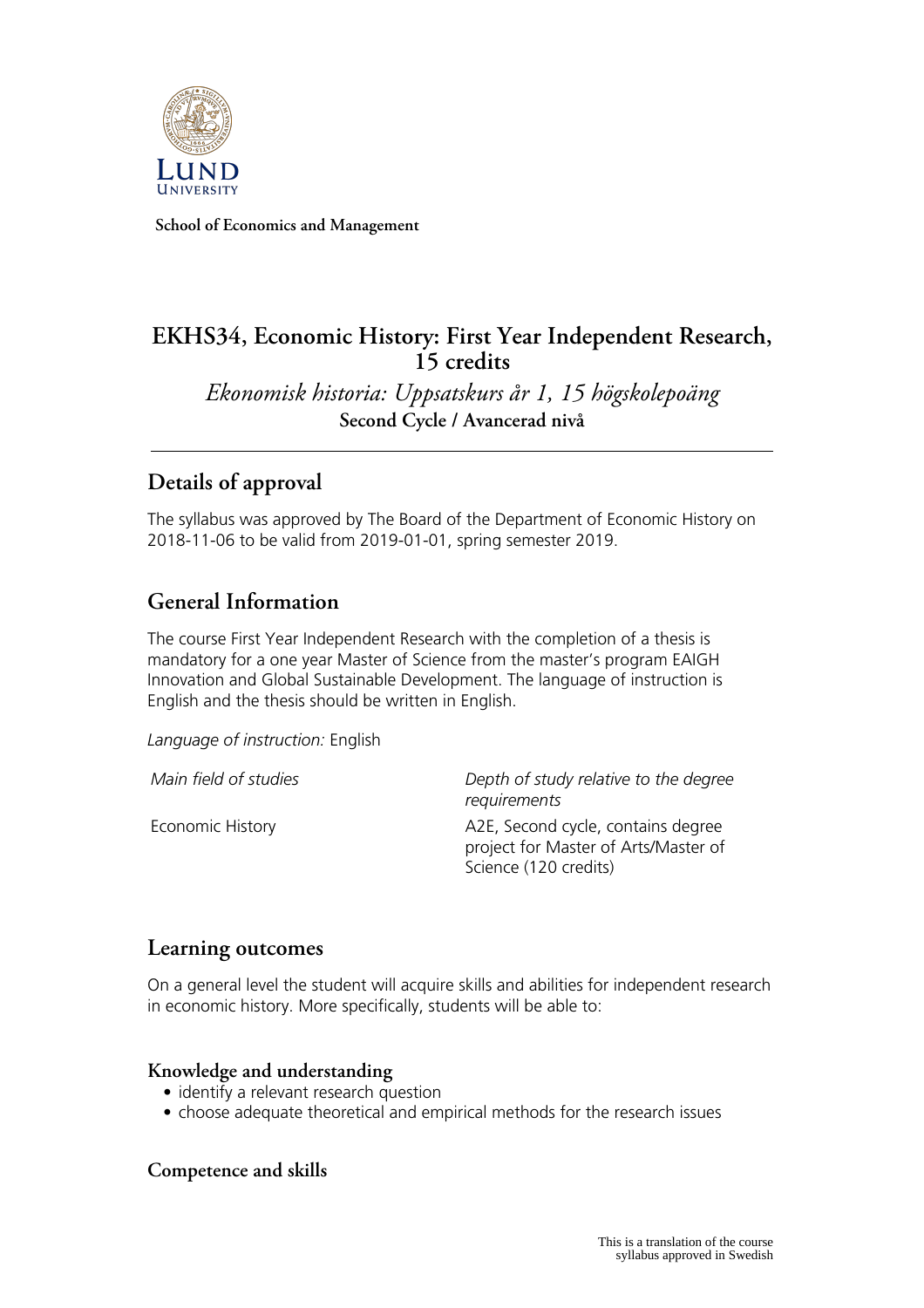- apply quantitative and/or qualitative approaches on issues considered within the master's programme
- present a written report, in accordance with academic standards, describing their research
- discuss, on the basis of academic standards, research reports

#### **Judgement and approach**

- transform theoretical models into testable empirical models and conduct the appropriate empirical research
- analyse and interpret the findings of advanced theoretical and empirical applications

### **Course content**

The student has to define a research issue, carry out research and write the thesis independently, although with support from a supervisor. At an early stage a supervisor will be allotted to the student on the basis of her/his area of interest. Well before the actual period of the thesis work a series of preparatory seminars will be held, where the students present ideas and plans for the research. It is the task of the supervisor to support the development from idea to plan, and thereafter to stimulate and criticize the student's work.

In general, a thesis (15ECTS) consists of 11,000-16,000 words, plus a list of references and relevant appendices. The general structure of the content should be: (1) Introduction of the issue with a discussion of the literature in the field, (2) methods and data, (3) narrative, (4) results, and (5) conclusion. Of course the general structure has to be adapted and refined according to each thesis.

Besides the completion of her/his own thesis, the student is also expected to act as a discussant on another student's thesis at the final seminar.

## **Course design**

Teaching takes place primarily through individual supervision and discussions in the student group at seminars, at different phases of the project. Throughout the writing process the student can consult her/his supervisor for advice, feedback and criticism.

#### **Assessment**

The examiner and not the supervisor is responsible for the grading of the thesis. If a thesis does not pass the first examination, the examiner and the supervisor will specify the required improvements that have to be made and the student will be given the opportunity to hand in a revised version for assessment.

The University views plagiarism very seriously, and will take disciplinary actions against students for any kind of attempted malpractice in examinations and assessments. The penalty that may be imposed for this, and other unfair practice in examinations or assessments, includes suspension from the University.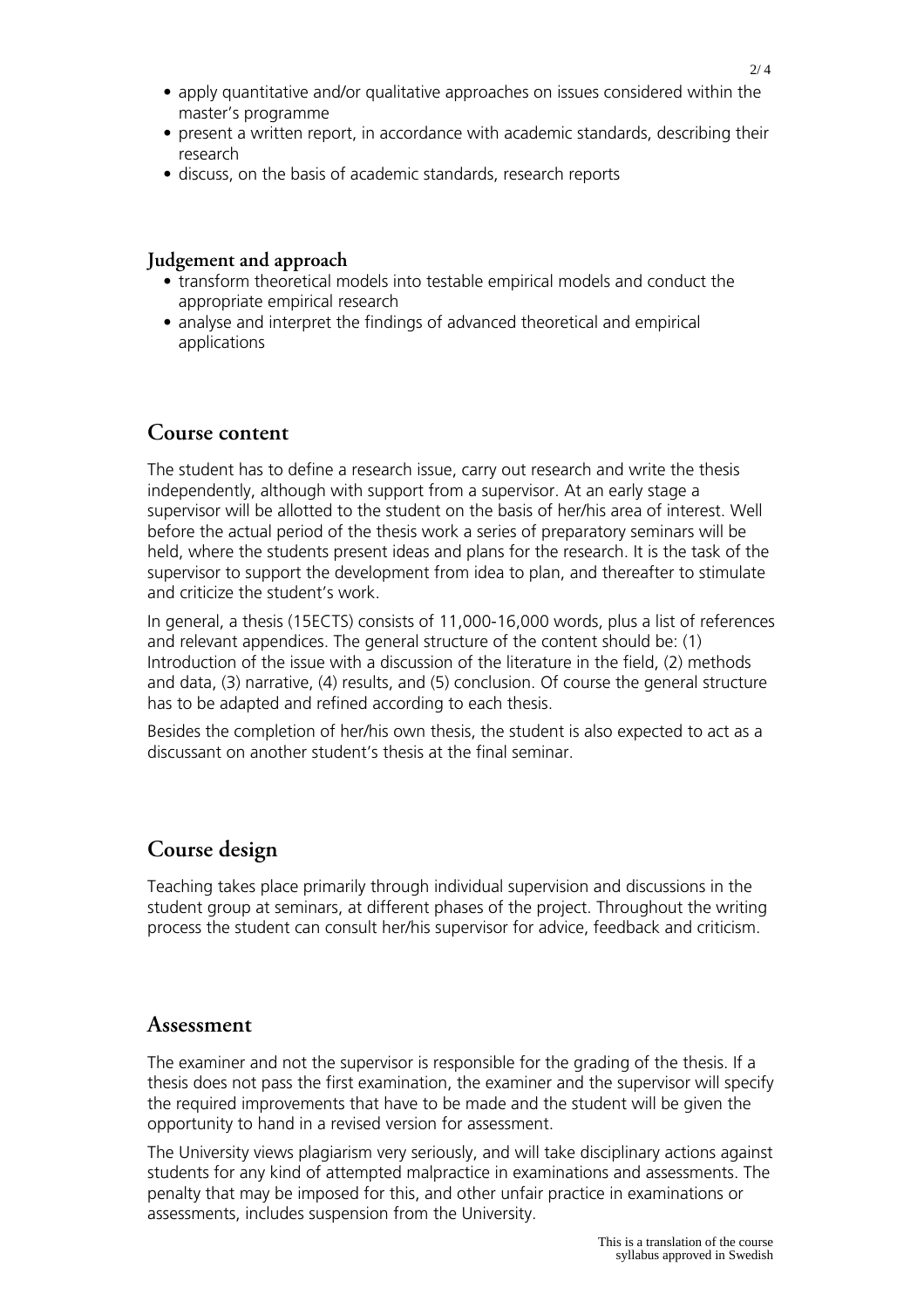The examiner, in consultation with Disability Support Services, may deviate from the regular form of examination in order to provide a permanently disabled student with a form of examination equivalent to that of a student without a disability.

*Subcourses that are part of this course can be found in an appendix at the end of this document.*

### **Grades**

Marking scale: Fail, E, D, C, B, A.

At the School of Economics and Management grades are awarded in accordance with a criterion-based grading scale UA:

- A: Excellent
- B: Very good
- C: Good
- D: Satisfactory
- E: Sufficient
- U: Fail

#### **Grade** (Definition). Characteristic

A (Excellent). A distinguished result that is excellent with regard to theoretical depth, practical relevance, analytical ability and independent thought.

B (Very good). A very good result with regard to theoretical depth, practical relevance, analytical ability and independent thought.

C (Good). The result is of a good standard with regard to theoretical depth, practical relevance, analytical ability and independent thought and lives up to expectations.

D (Satisfactory). The result is of a satisfactory standard with regard to theoretical depth, practical relevance, analytical ability and independent thought.

E (Sufficient). The result satisfies the minimum requirements with regard to theoretical depth, practical relevance, analytical ability and independent thought, but not more.

F (Fail). The result does not meet the minimum requirements with regard to theoretical depth, practical relevance, analytical ability and independent thought.

To pass the course, the students must have been awarded the grade of E or higher.

If the student does not submit the thesis on time, this will negatively affect the grade, except if the student can demonstrate special circumstances for the delay, in which case the assignment will be assessed according to regular procedure.

## **Entry requirements**

Students accepted for the Master's programme EAIGH Innovation and Global Sustainable Development are qualified for this course.

## **Further information**

This course was previously labelled EKHR01, EKHR51, EKHM51 and EKHS31 and cannot be included in the same degree as any of these courses.